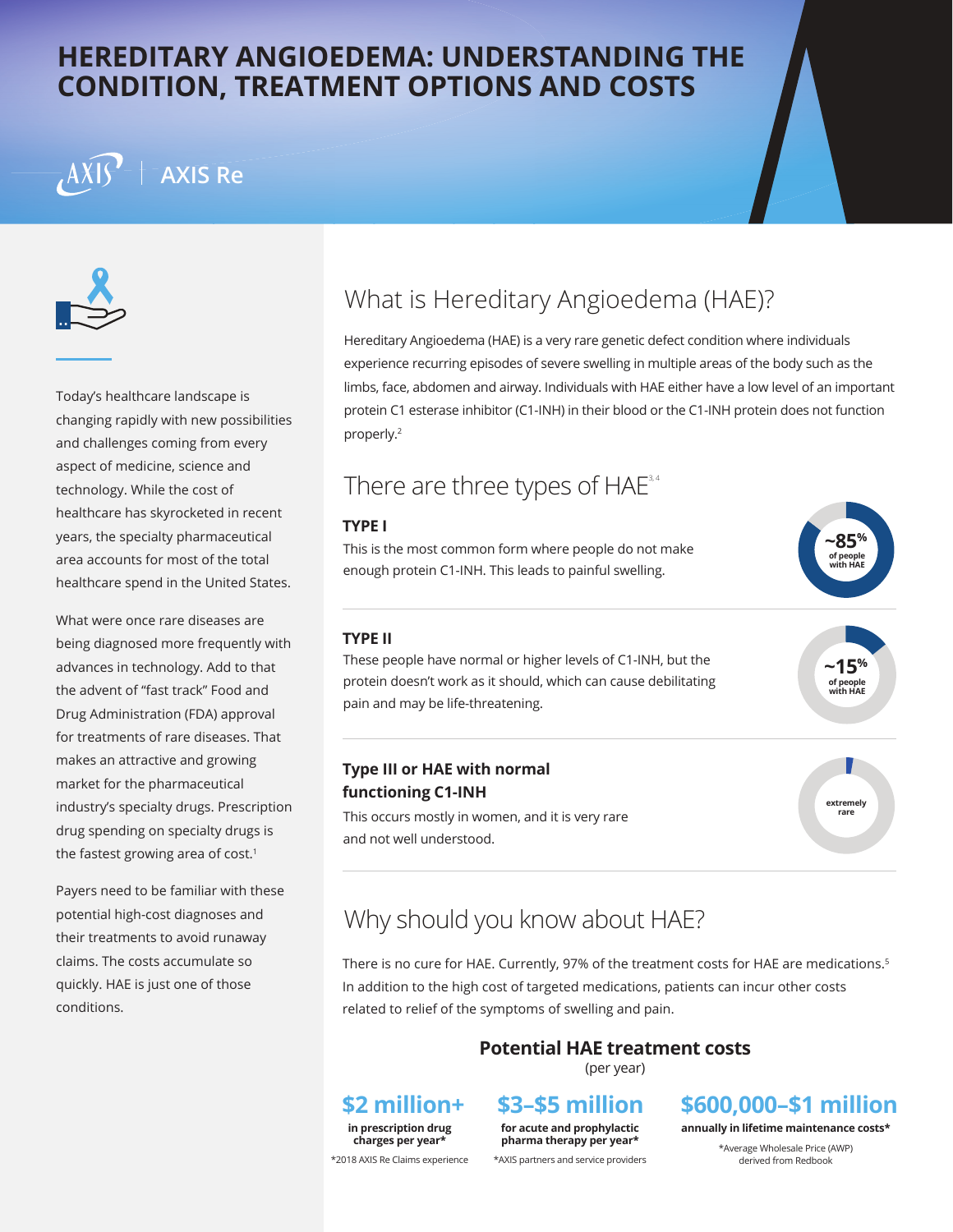

### HAE treatment and related costs

There are two types of HAE-related treatment costs: 1) the cost of acute flare-ups, and 2) the cost of ongoing treatment with preventative medications.

The current HAE treatment includes seven Food and Drug Administration (FDA)-approved medications that are grouped into those two categories: 1) prophylaxis preventing an HAE attack, and 2) treatment for an acute HAE episode. It's important to know which drugs are approved for which use.

#### **HAE Annual Drug Costs**<sup>6</sup>

#### **Routine preventative use**

| <b>Specialty drug</b> | <b>Conservative estimated</b><br>annual cost | <b>Severe estimated</b><br>annual cost |
|-----------------------|----------------------------------------------|----------------------------------------|
| Cinryze®              | \$584.948                                    | \$777.788                              |
| Haegarda <sup>®</sup> | \$615,888                                    | \$818,928                              |
| Takhzyro®             | \$635,616                                    | \$1,271,232                            |

| <b>Specialty drug</b>         | <b>Conservative estimated</b><br>annual cost | <b>Severe estimated</b><br>annual cost |
|-------------------------------|----------------------------------------------|----------------------------------------|
| Berinert <sup>®</sup> (acute) | \$63,828                                     | \$255.312                              |
| Firazyr <sup>®</sup> (acute)  | \$240,785                                    | \$963,143                              |
| Kalbitor®                     | \$318,978                                    | \$1,275,912                            |
| Ruconest <sup>®</sup> (acute) | \$82,200                                     | \$328,800                              |

#### **Acute episode treatment**

### HAE Claims Scenarios

HAE attacks are unpredictable, greatly differ from person to person, and require a lifelong treatment plan. Because no treatment is the same among patients, management of HAE is crucial to control costs and prevent further complications.

To help you understand the potentially significant financial impact of the high cost medications used to treat HAE, we have provided case studies outlining estimated annual cost based on Average Wholesale Price (AWP).



# **Robert**

**severe case with multiple acute episodes**

Robert was taking three drugs for HAE: Haegarda, Ruconest and Firazyr

Haegarda is indicated for routine prophylaxis to prevent attacks. There was a shortage of this drug in early 2018. Because this preventative drug was unavailable, it increased Robert's acute attacks to twice a month. The other two drugs, Ruconest and Firazyr, are indicated for use in acute attacks.

**\$531,800 Firazyr**  payment total

**\$1,689,679 Ruconest**  payment total

**\$2,221,479**<sup>7</sup> **Total Rx spend**  on HAE drugs per year



### **Amy severe case with multiple acute episodes**

Amy was receiving Cinryze for routine preventative treatment. However, treatment changed to a different drug therapy during the Plan year. The revised medication

protocol included Ruconest for prophylaxis and Firazyr for treatment of acute episodes.

While Firazyr is FDA-approved for treatment of acute attacks of HAE, Ruconest is not approved for prophylactic use. The combination of Firazyr and Ruconest is not FDAapproved and is considered an off-label use. Ruconest for prophylactic use of HAE is in a Phase II Clinical Trial. As the Plan document excluded the use of drugs in a clinical trial, these charges were ineligible.

**\$334,835 Firazyr**  payment total **\$1,648,994 Ruconest**  payment total

**\$1,983,829**<sup>7</sup> **Total Rx spend**  on HAE drugs per year